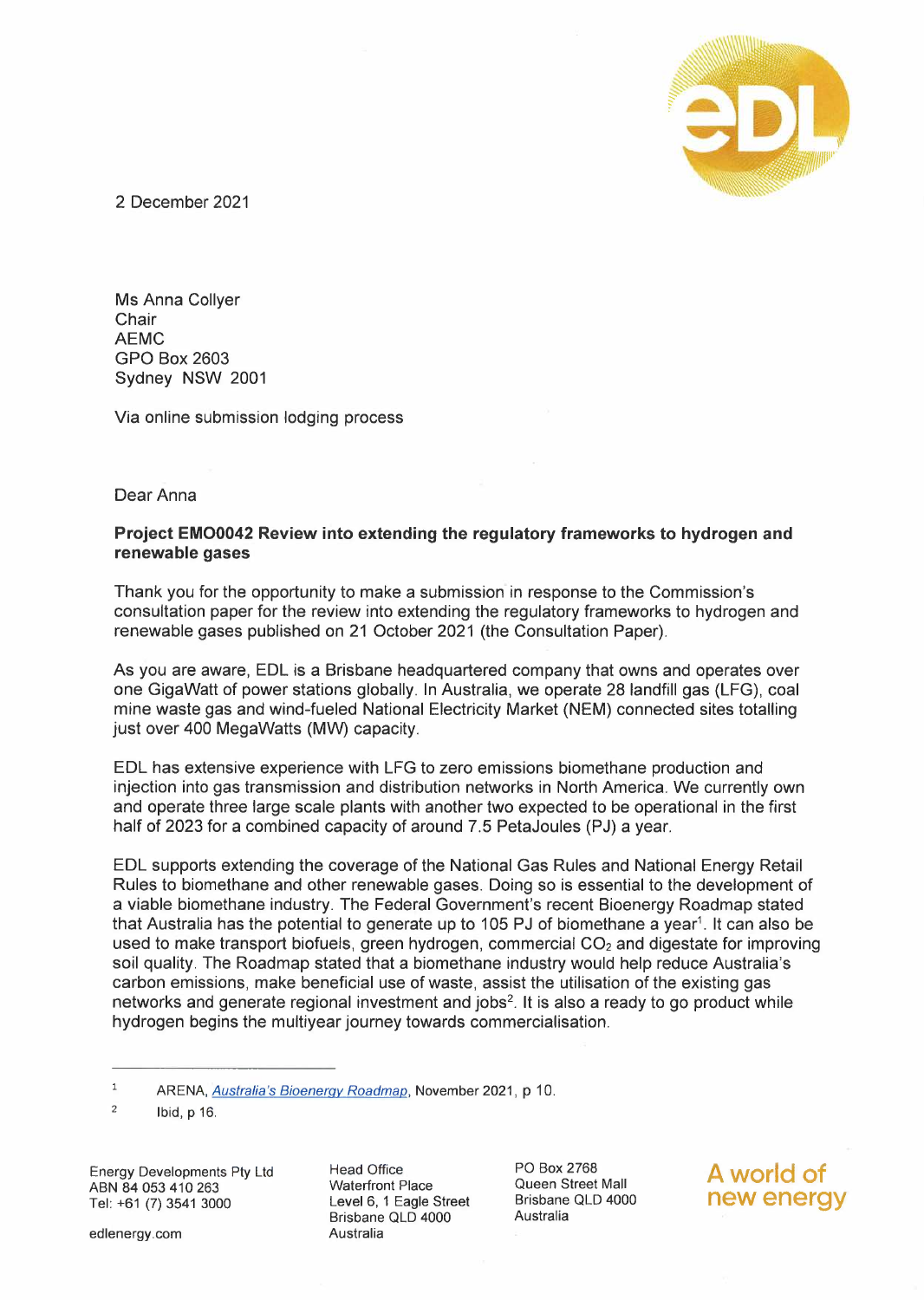

EDL looks forward to participating in the Commission's consultation process on the detailed draft Rule change package over the coming months. At this stage, we have several brief comments to make in response to the questions raised in the Consultation Paper.

## **Facilitated markets**

Question 10 (p 36) asks whether renewable gases should be traded through the facilitated gas markets (the Short Term Trading Market or STTM and the Victorian Declared Wholesale Gas Market or DWGM). EDL agrees that initial renewable gas volumes are likely to be relatively small and able to be covered through the Unaccounted For Gas (UAFG) mechanism rather than via those markets. However, the potential for biomethane as a natural gas replacement projected in the Bioenergy Roadmap exceeds UAFG volumes. EDL therefore recommends that provision should be made in the Rules to trade biomethane via the STTM and DWGM.

EDL also submits that the costs and regulatory burden involved in doing so (for example, registration and ongoing data reporting obligations) need to be right sized to reflect the emergent scale of biomethane production facilities. For at least the short to medium term, these are likely to be relatively small (less than 10 Terajoules or TJ of green gas a day) compared with those of natural gas.

### **Connection and network procurement**

Question 3 in the Consultation Paper (p 13) refers to principles that include the right of new production facilities connecting to the gas grid being on the condition that the producer is prepared to fund the cost of doing so. EDL submits that care should be taken as to how this principle is reflected in the Rules. For example, it may be the case that a government or the network chooses to fund some or all of the connection cost to support the development of the supply of renewable gases as a substitute for, or complement to, natural gas.

EDL notes that, as end use customers decarbonise their energy supply, the natural gas grid risks declining utilisation, raising unit costs for remaining customers and potentially leading to network asset stranding. A network contribution to the cost of connecting hydrogen and renewable gas production facilities, or otherwise directly purchasing the gas itself, can maintain or improve that utilisation and so avoid higher customer costs. The Australian Energy Regulator has already taken steps to allow networks to recoup any additional costs involved in procuring renewable gases to meet their UAFG obligations <sup>3</sup>and EDL has direct experience of similar, more flexible regulatory approaches with its biomethane grid injection projects in the United States<sup>4</sup>. We would be happy to discuss those approaches with you in greater detail.

<sup>3</sup>  See, for example, AER, Final Decision: Australian Gas Networks (SA) Access Arrangement 2012-2026 Overview, April 2021, pp 6-9.

<sup>4</sup>  For example, gas utilities in Oregon are currently incentivised to procure 5% renewable gas with that proportion rising to 30% by 2050. Similar arrangements are in effect in states such as California, Minnesota and Pennsylvania with another dozen jurisdictions currently considering their own laws. These regulatory innovations have contributed to the US biomethane industry's rapid development with nearly 200 projects currently operating and another 150 under construction.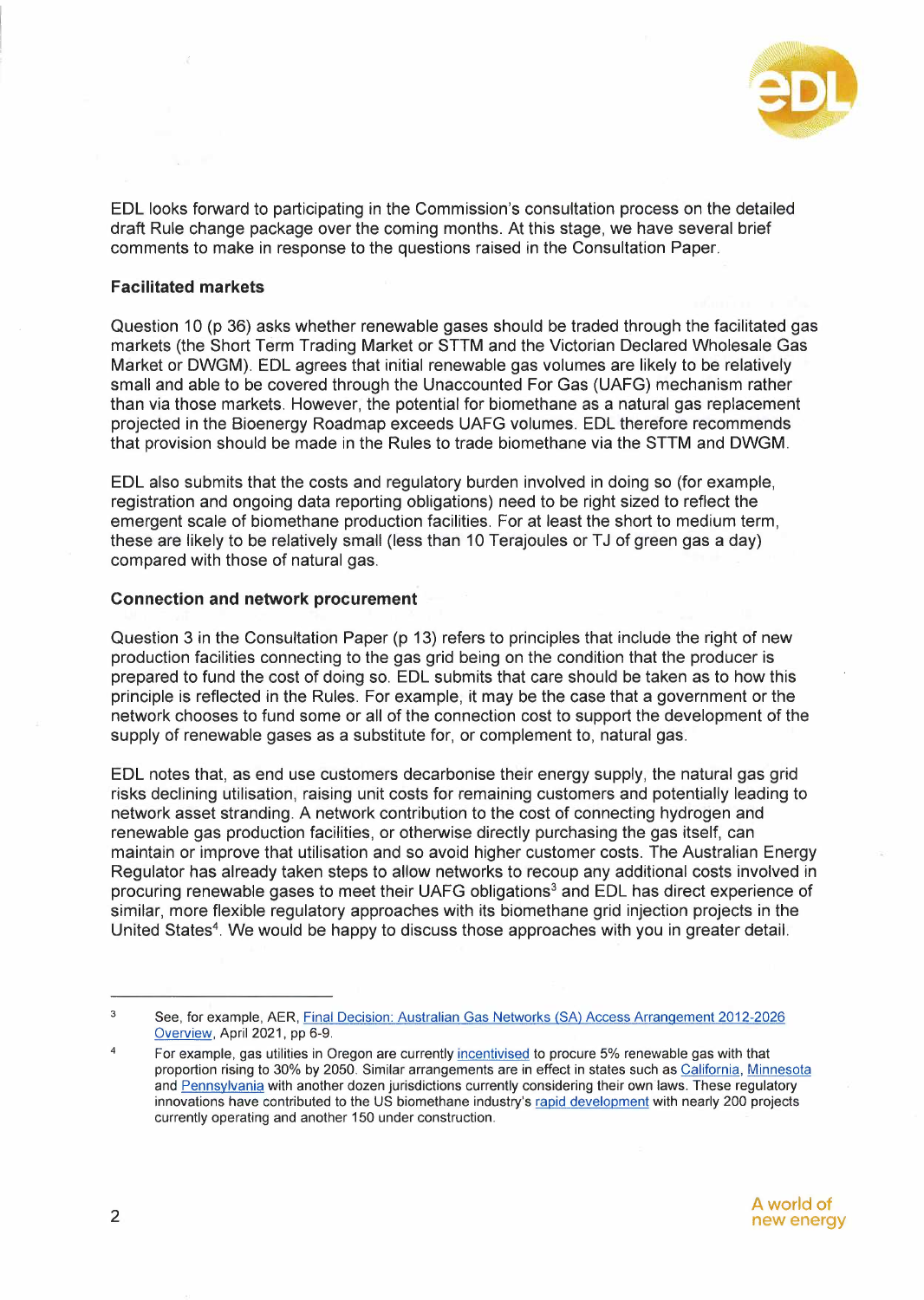

# **Flexible and fit for purpose regulation**

The foregoing points reflect an important wider consideration. This is that, in addressing the Energy Ministers' objective to deliver a hydrogen and renewable gas industry to serve the best interests of customers, the Rules need to be flexible and fit for purpose. It is essential that they do not impose regulatory barriers to the development of that emergent industry and the Commission may need to revisit some of the assumptions underpinning aspects of the current Rules to achieve this. The Commission recognises this elsewhere in the Consultation Paper, for example, when it proposes to introduce flexible regulatory sandboxes. It is also consistent with the Energy Security Board's broad approach to ensuring the post-2025 National Electricity Market (NEM) design is fit for purpose given the rapid emergence of the renewable electricity generation industry.

Please feel free to contact me on 0428 062 845 or james.harman@edlenergy.com should you wish to discuss any of the above.

Yours sincerely

**James Harman**  Chief Executive Officer